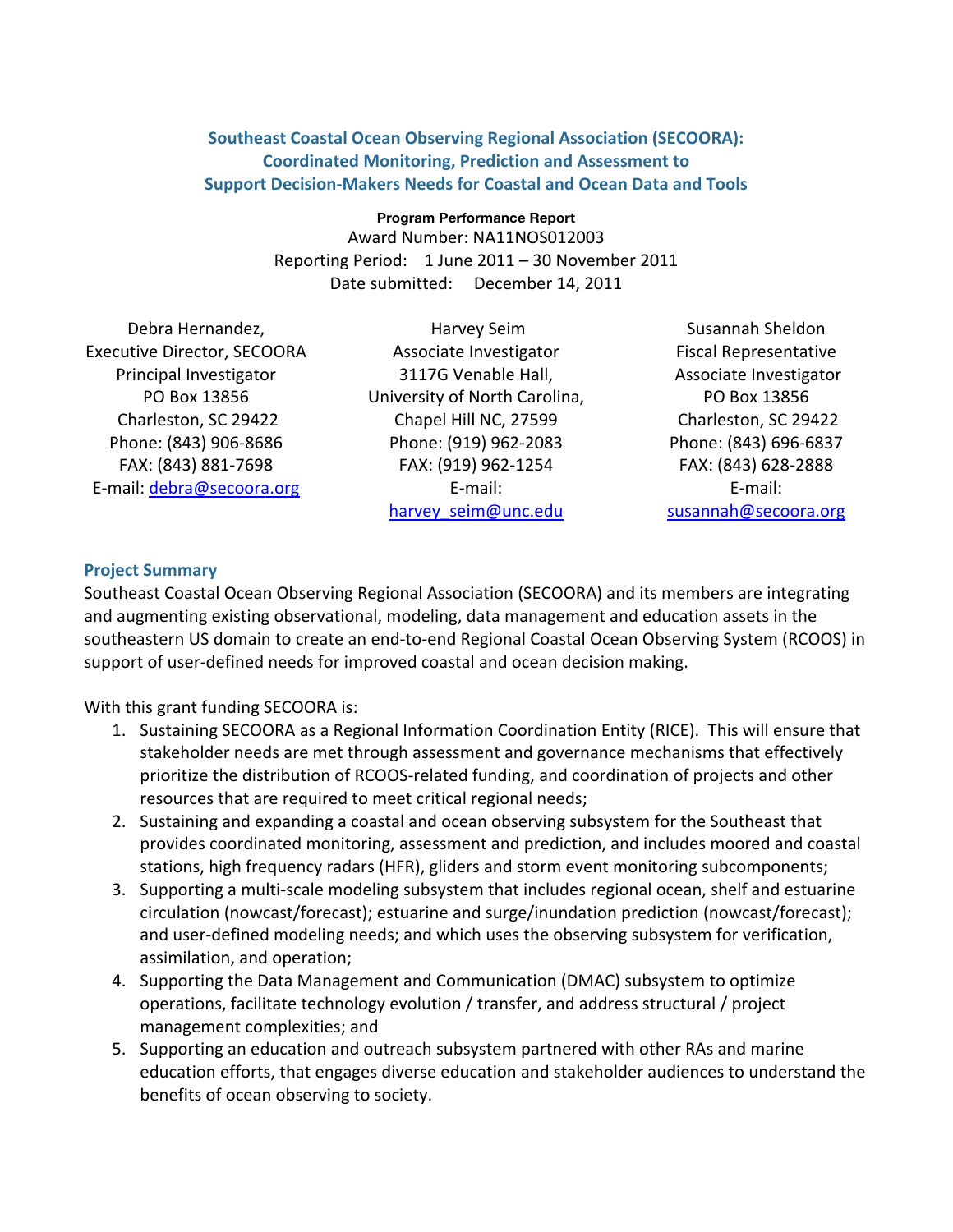## **Progress and Accomplishments**

Official notification of this award was received from NOAA on August 15, 2011, two and one-half months after the initial start of the funding period. After the contractual review and account establishment for the award, funding for SECOORA subawards were disbursed by SECOORA (administrator of the award) in late August and early September to subaward institutions. Due to this delay in getting subawards established and finalized, only three of the subawardees have expended funds from this award during the reporting period. However, a significant amount of ongoing work is proceeding via previously established federal grant funding, i.e. NA08NOS4730298 and NA08NOS4730409, that will support the planned tasks.

Specific details regarding progress are provided in the tables below. Unless it is explicitly stated that a subawardee is using a portion of the Year One funding for the work, the notes in the "Progress" portion of the table are for informational purposes. For consistency, the goals and objectives numbering remains the same as the "Revised Scope of Work - Year 1" submitted for funding on May 6, 2011.

# **Goal 1: Sustain SECOORA as a Regional Information Coordination Entity (RICE)**

#### **Milestones**

The following milestones were met for this goal. Additional details are provided in the table which follows.

- A. Provide timely grant reports to NOAA: Completed as required for this reporting period
- B. Hold Board Meeting Fall 2011: Held September 7-9, 2011
- C. Host joint meeting with SAA in Fall 2011: Hosted September 7-9, 2011
- D. Publish e-newsletters and other outreach material: Bi-weekly
- E. Complete joint FL materials with GCOOS: Available on Web site (http://secoora.org/about/inmystate/FL)
- F. Release a new version of the SECOORA Web site, focused on data, maps, and SECOORA in the states: Complete July 2011
- G. Work with NFRA and IOOS office to effectively respond to NOAA and other National level requirements: Completed as required for this reporting period. Examples include Build Out Plan, Tourism Request, etc.
- H. Refine and maintain RCOOS Conceptual Operations Plan: Supported through the Build Out Plan development and ongoing refinement
- I. Support regional collaboration: Supported through monthly conference calls with GCOOS and participation in NFRA activities
- J. Evaluate mechanisms to track operational statistics, product usage, and outcome measures and metrics: Tracking with Google Analytics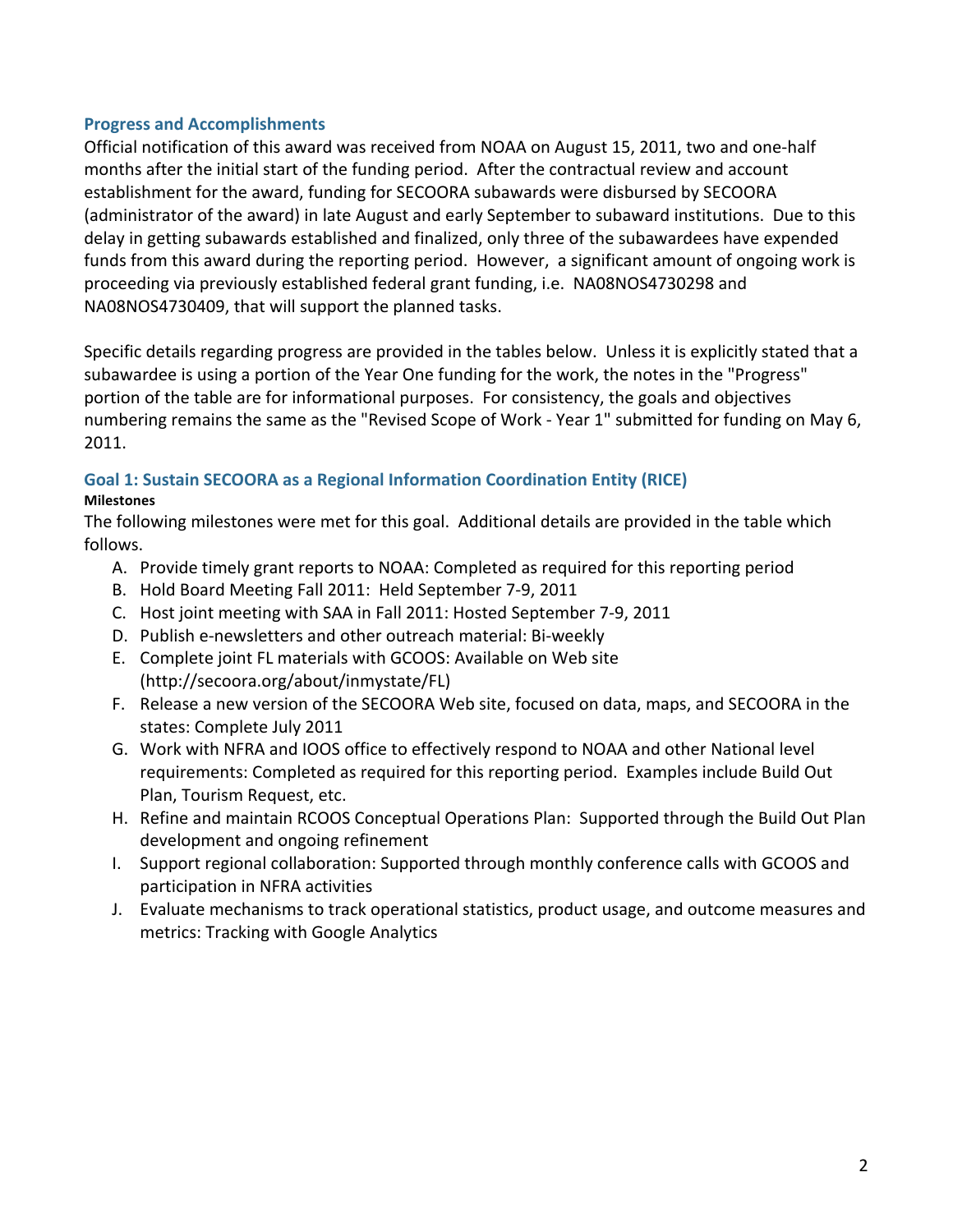|           | <b>SECOORA Activities</b>             | <b>Progress</b>                                                                                             |
|-----------|---------------------------------------|-------------------------------------------------------------------------------------------------------------|
| $\bullet$ | <b>Ensure Continued and Efficient</b> | SECOORA is providing the fiscal and overall project management for this                                     |
|           | Governance, Management and            | award. After receiving the award notification, 13 sub-awards to primary                                     |
|           | Operations of the RA.                 | partner institutions were established.                                                                      |
| $\bullet$ | Provide forums, i.e. workshops,       | The SECOORA Executive Committee continues to meet monthly.                                                  |
|           | meetings, that enable stakeholder     | A part time bookkeeper (Chiaki Kight) and new business manager (Megan                                       |
|           | assessment and engagement.            | Lee) have been hired to replace Susannah Sheldon.                                                           |
| $\bullet$ | Coordinate with the South Atlantic    |                                                                                                             |
|           | Alliance.                             | SECOORA has established a monthly conference call between 18 PIs to                                         |
| $\bullet$ |                                       | Ensure SECOORA plans and gaps analysis   ensure coordination and collaboration among PIs within each RCOOS  |
|           | and/or requirements.                  | align with NFRA and IOOS office guidance subcomponent and among PIs across the various RCOOS subcomponents. |
| ∣•        | Refine and maintain RCOOS Conceptual  | SECOORA has coordinated with the SAA on CSMP funding.                                                       |
|           | <b>Operations Plan.</b>               |                                                                                                             |
|           |                                       | SECOORA's Build Out Plan has been developed and submitted to IOOS and<br><b>NFRA</b>                        |

Goal 2: Sustain an Observing Subsystem for the SE

# **Milestones**

The following milestones were met for this goal. See details in the table under each individual PI for more information.

- A. Operate and maintain moored and coastal stations (COMPS, SEAKEYS, and Carolina RCOOS)
- B. Report moored and coastal stations data to secoora.org
- C. Maintain HFR operations
	- i. Hourly surface current maps from the various subregions via individual and SECOORA web sites
	- ii. Estimates of significant wave heights from the HF radar data
	- iii. Develop/report performance metrics of CODARs and WERAs throughout the SE including accuracy estimates of the surface currents
	- iv. Provide the radial currents to the National Servers (SIO/Rutgers) for the National HF radar network
- D. Update Asset inventory and provide performance metrics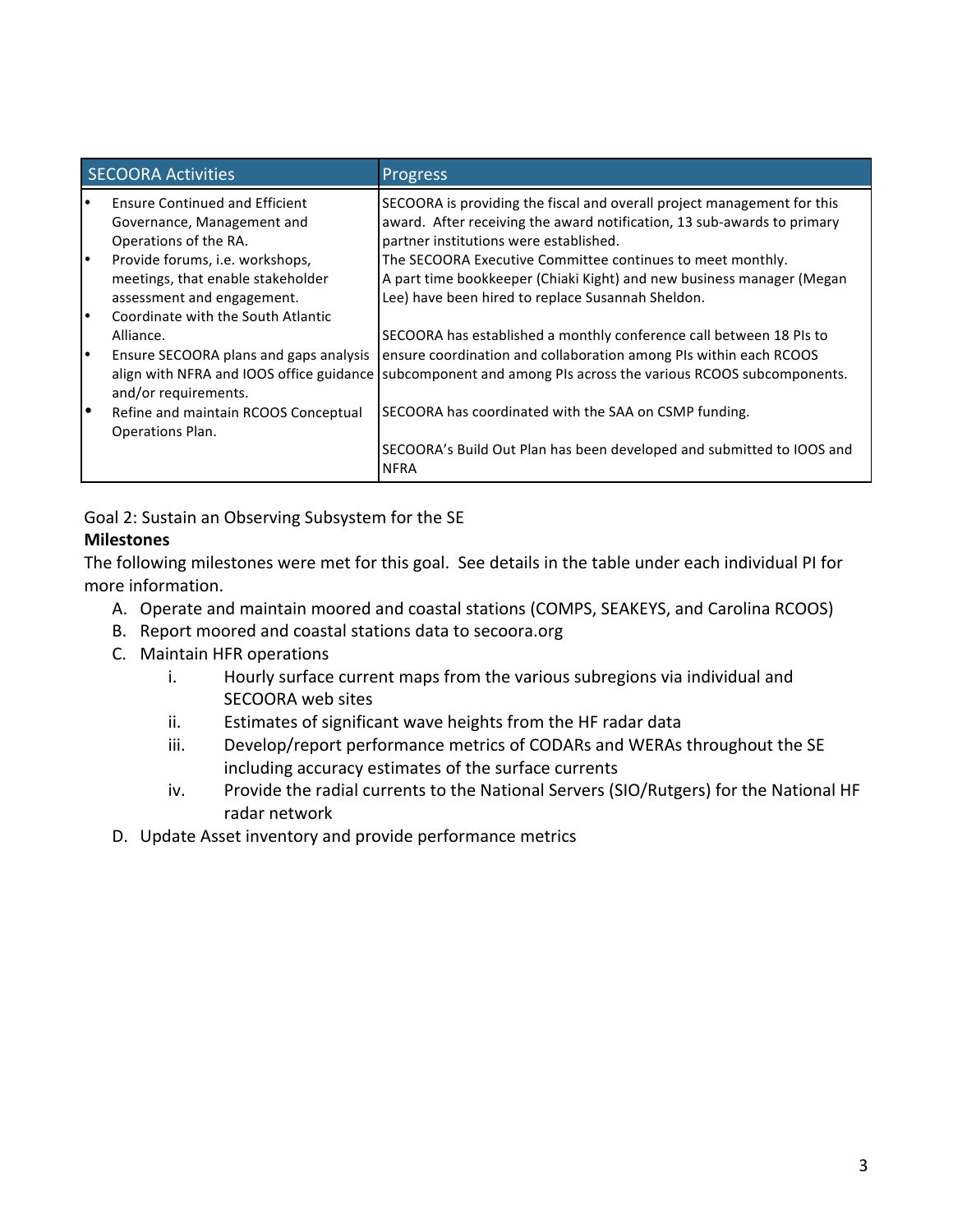| Institution/Activities                                                        | <b>Progress</b>                                                                                                                                                                                                                                                                                                                                                                                          |  |
|-------------------------------------------------------------------------------|----------------------------------------------------------------------------------------------------------------------------------------------------------------------------------------------------------------------------------------------------------------------------------------------------------------------------------------------------------------------------------------------------------|--|
| Objective 2.1: Sustain Moored and Coastal Stations                            |                                                                                                                                                                                                                                                                                                                                                                                                          |  |
| University of South Florida (Weisberg)                                        | Support of moorings continues.                                                                                                                                                                                                                                                                                                                                                                           |  |
| <b>Support COMPS moorings</b>                                                 |                                                                                                                                                                                                                                                                                                                                                                                                          |  |
| University of South Florida (Merz)                                            | Support of stations continues.                                                                                                                                                                                                                                                                                                                                                                           |  |
| Support in-shore tidal meteorological stations                                |                                                                                                                                                                                                                                                                                                                                                                                                          |  |
| Florida Institute of Oceanography (Virmani)<br>Support SEAKEYS moored network | Support of moorings continues.<br>Note: SEAKEYS has seven moorings, and recently five of the seven have<br>required servicing due to data transmission, sensor replacements,<br>maintenance, and infrastructure issues. Year One funding will be used to                                                                                                                                                 |  |
|                                                                               | support the service and maintenance of these stations. Note: The US Coast<br>Guard does not have plans to repair the lighthouses, but intends to sell them<br>to non-profit entities because they are historic structures. To address the<br>future of SEAKEYS, a meeting with the user community was held at the Keys<br>Marine Lab in November and a meeting summary will be available in<br>December. |  |
| University of North Carolina - Wilmington<br>(Leonard)                        | Support of moorings continues.                                                                                                                                                                                                                                                                                                                                                                           |  |
| Support Carolina RCOOS network                                                |                                                                                                                                                                                                                                                                                                                                                                                                          |  |
| Objective 2.2: Maintain High Frequency Radar Operations                       |                                                                                                                                                                                                                                                                                                                                                                                                          |  |
| University of South FL (Weisberg)                                             | Support of HFR continues.                                                                                                                                                                                                                                                                                                                                                                                |  |
| Support three CODAR and two WERA radar<br>arrays on the West Florida Shelf    |                                                                                                                                                                                                                                                                                                                                                                                                          |  |
| Skidaway Institute of Oceanography (SkIO)<br>(Savidge)                        | Skidaway Institute of Oceanography has used Year One funding to support<br>operation of two WERA HFRs in Georgia on St. Catherine's Island and Jekyll<br>Island. These radars measure surface ocean current vector velocities at half                                                                                                                                                                    |  |
| Support two WERA radar arrays on St.<br>Catherine's and Jekyll Island, GA     | hourly intervals, which are being continuously provided to the national<br>archive in near-real time. Estimates of wave and wind parameters are also<br>made, as experimental products.                                                                                                                                                                                                                  |  |
| University of Miami (Shay)                                                    | Support of HFR continues.<br>Note: These radars continue to provide significant wave heights for the                                                                                                                                                                                                                                                                                                     |  |
| Support three WERA radar arrays at Crandon,<br>Virginia Key and Dania Beach   | National Weather Service marine forecast models and provide mean radials<br>at hourly intervals to the US National HF Radar Network archive maintained<br>by the Scripps Institution.                                                                                                                                                                                                                    |  |
| University of NC - Chapel Hill (Seim)                                         | Support of HFR continues.<br>Note: Both systems acquired observations during the passage of Hurricane                                                                                                                                                                                                                                                                                                    |  |
| Support two CODAR radar arrays on the<br>Outer Banks of NC                    | Irene, which relied on generator power at the Buxton installation. Hourly<br>vector maps are delivered to SECOORA web site, and has continued with<br>limited blackouts. Operation during the Hurricane Irene's passage up the<br>coast was a major accomplishment.                                                                                                                                      |  |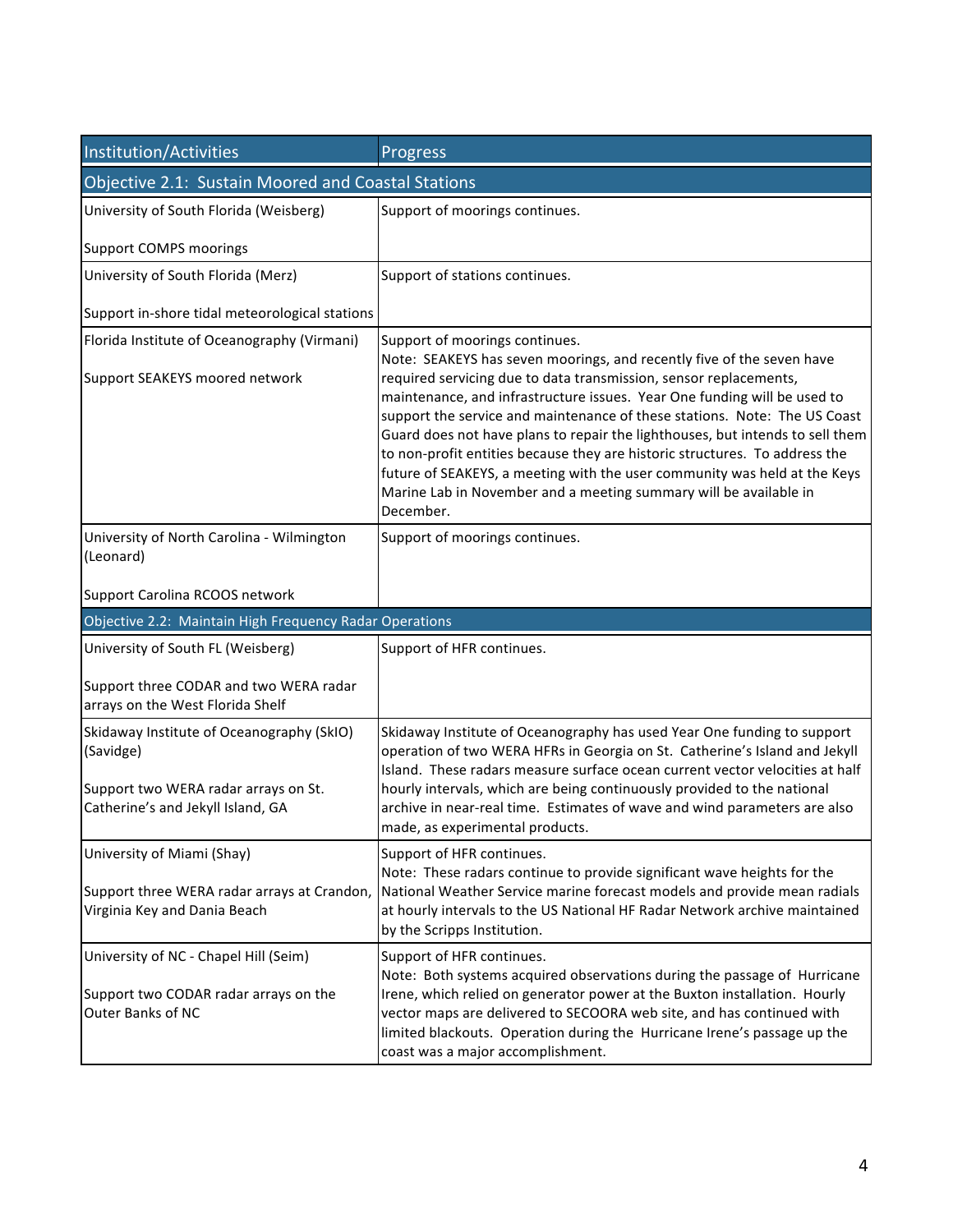| Institution/Activities                                                  | <b>Progress</b>                                                                                                                                                                                       |  |
|-------------------------------------------------------------------------|-------------------------------------------------------------------------------------------------------------------------------------------------------------------------------------------------------|--|
| Objective 2.1: Sustain Moored and Coastal Stations                      |                                                                                                                                                                                                       |  |
| University of South Carolina (Voulgaris)                                | Support of HFR continues.<br>Note: USC is tasked with finding a new location for the installation of the                                                                                              |  |
| Re-install, operate and maintain 1 HFR in SC<br>(potentially Long Bay). | WERA system removed from Pritchard's Island to enhance coverage in the<br>SECOORA region. This reporting period all efforts have been focused on<br>system refurbishment and securing a new location. |  |

## **Goal 3: Support a Multi-Scale Multi-Resolution Modeling Subsystem**

## **Milestones**

The following milestones were met for this goal. See details in the table under each individual PI for more information.

- A. Support and enhance SABGOM model
- B. Provide real-time forecasting of inundation and storm surge
	- i. Begin forecasting in Domain  $1$  and  $2$
	- ii. Establish Necessary Data Standards with DMAC
- C. Provide decision support tool for beach/shellfish WQ advisories
	- i. Develop Geographic Information Systems-based modules to extract and visualize radar derived rainfall data and modeled currents and salinity estimates over user specified boundaries (e.g. watershed boundaries)

| Institution/Activities                                                                                                                                                                      | Progress                                                                                                                                                                                                                                                                                                                                                                                                                                                                                                                    |
|---------------------------------------------------------------------------------------------------------------------------------------------------------------------------------------------|-----------------------------------------------------------------------------------------------------------------------------------------------------------------------------------------------------------------------------------------------------------------------------------------------------------------------------------------------------------------------------------------------------------------------------------------------------------------------------------------------------------------------------|
| North Carolina State University (He)<br>Support Regional and SAB Subregional<br>Circulation Modeling.                                                                                       | Support of modeling continues.<br>Note: The North Carolina State University-enhanced South Atlantic Bight<br>Gulf of Mexico (SABGOM) model that is being run on 24/7-basis, providing 3-<br>D regional nowcast/forecast of ocean circulation. The model output<br>(temperature, salinity and currents) is made available via the SECOORA web<br>site http://secoora.org/models/.                                                                                                                                            |
| University of Florida (Sheng) and North<br>Carolina State University (Xie)<br>Provide real-time forecasting of inundation<br>and storm surge.                                               | Support of modeling continues.<br>Note: The University of Florida is establishing a forecasting system with two<br>domains in Florida running a CH3D-based storm surge and inundation<br>modeling system (CH3D-SSMS) using a 2D version of CH3D model and is<br>developing data standards and metadata to facilitate data exchange<br>between UF, NCSU and end users. The North Carolina State University is<br>also establishing a real-time coastal ocean forecasting system for the Florida<br>to North Carolina domain. |
| ROFFS (Roffer), University of Miami CIMAS<br>(Muhling), and SAFMC (Pugliese)<br>Develop data products derived from satellite<br>and in situ observations for fisheries stock<br>assessment. | This activity is scheduled to start in third quarter.                                                                                                                                                                                                                                                                                                                                                                                                                                                                       |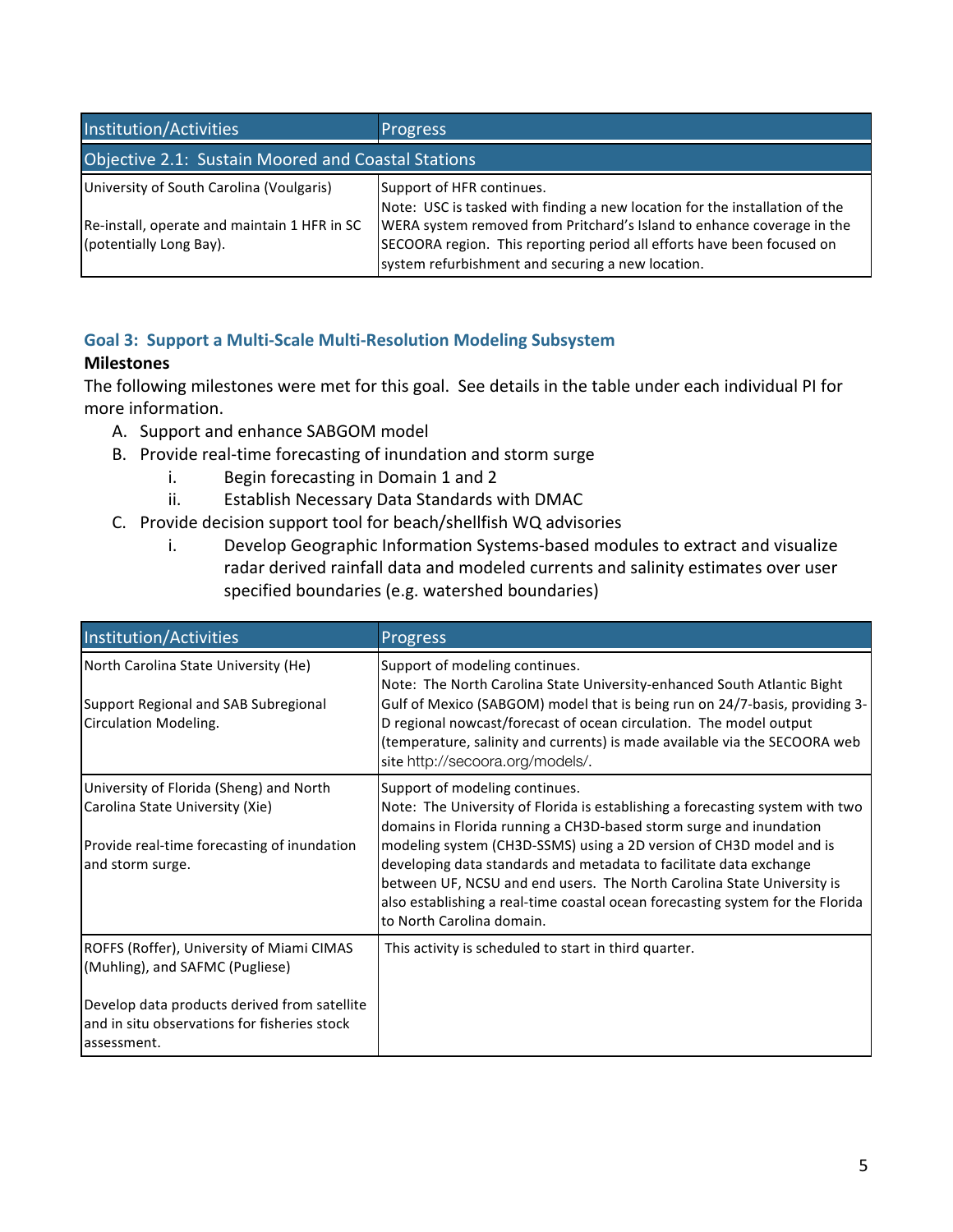| Institution/Activities                                                       | <b>Progress</b>                                                                                                                                                                                                                                                                                                                                                                                                                                   |
|------------------------------------------------------------------------------|---------------------------------------------------------------------------------------------------------------------------------------------------------------------------------------------------------------------------------------------------------------------------------------------------------------------------------------------------------------------------------------------------------------------------------------------------|
| University of South Carolina (Porter)<br>Provide a decision support tool for | Support of modeling continues.                                                                                                                                                                                                                                                                                                                                                                                                                    |
| beach/shellfish water quality advisories.                                    | In partnership with the South Carolina Department of Health and<br>Environmental Control (SCDHEC), the University of South Carolina and the<br>University of Maryland are enhancing a user-requested application for<br>prediction and analysis of a public health concern; i.e. primary contact to<br>bacterial-laden swimming waters. A mobile component is also in<br>development to allow SCDHEC users access to the results via smartphones. |

## Goal 4: Enhance the DMAC Subsystem

## **Milestones**

The following milestones were met for this goal, primarily with previous grant funding.

- A. Develop data aggregation techniques for new data providers within one quarter (3 months) of data provider coming onboard: Complete for Sanibel-Captiva
- B. Provide Quarterly Google Analytics reports to analyze users and uses of data and Web site
- C. Attend IOOS bi-weekly conference calls with IOOS/RA representatives and review IOOS certification documents as needed: Ongoing
- D. Enhance SECOORA data inventory to allow user maintenance:
- A. Improve "searchability" of information through enhancements to Web site and Interactive Maps: Ongoing
- E. Provide alert capabilities for new providers and enhance alerts for ongoing datasets or applications as needed.

|                                                                                                  | Institution                                                                                                                 | Progress                                                                                                                                        |
|--------------------------------------------------------------------------------------------------|-----------------------------------------------------------------------------------------------------------------------------|-------------------------------------------------------------------------------------------------------------------------------------------------|
| University of SC (Porter), University of NC -<br>Chapel Hill (Seim), University of South Florida |                                                                                                                             | Support for data management continues.                                                                                                          |
| (Weisberg):                                                                                      |                                                                                                                             | DMAC members participated on an IOOS team to draft a plan to create a<br>Sustainable QA/QC Program modeled after QARTOD as a funded and         |
| I۰                                                                                               | Enhance dissemination of data products.                                                                                     | working entity within IOOS. The team has received IOOS approval to                                                                              |
| $\bullet$                                                                                        | Implement QA/QC flags.                                                                                                      | develop a project plan. In support of maintaining the data portal, DMAC                                                                         |
| $\bullet$                                                                                        | Implement data/product/service usage<br>statistics (metrics).                                                               | continues to provide WFS, WMS, and OpeNDAP, SOS web services and the<br>initial steps have been taken to develop the next phase of the asset    |
| I۰                                                                                               | Document DMAC interruptions &<br>identify operational remedies.                                                             | inventory.                                                                                                                                      |
| $\bullet$                                                                                        | Coordination with IOOS DMAC and with<br>other RAs.                                                                          | DMAC members are participating in IOOS DMAC monthly calls and have<br>initiated discussions with SECOORA and GCOOS for leveraging resources and |
| I۰                                                                                               | Optimize servers to address, within<br>expected funding scenarios, issues of<br>redundancy and uninterrupted<br>operations. | to establish redundancy                                                                                                                         |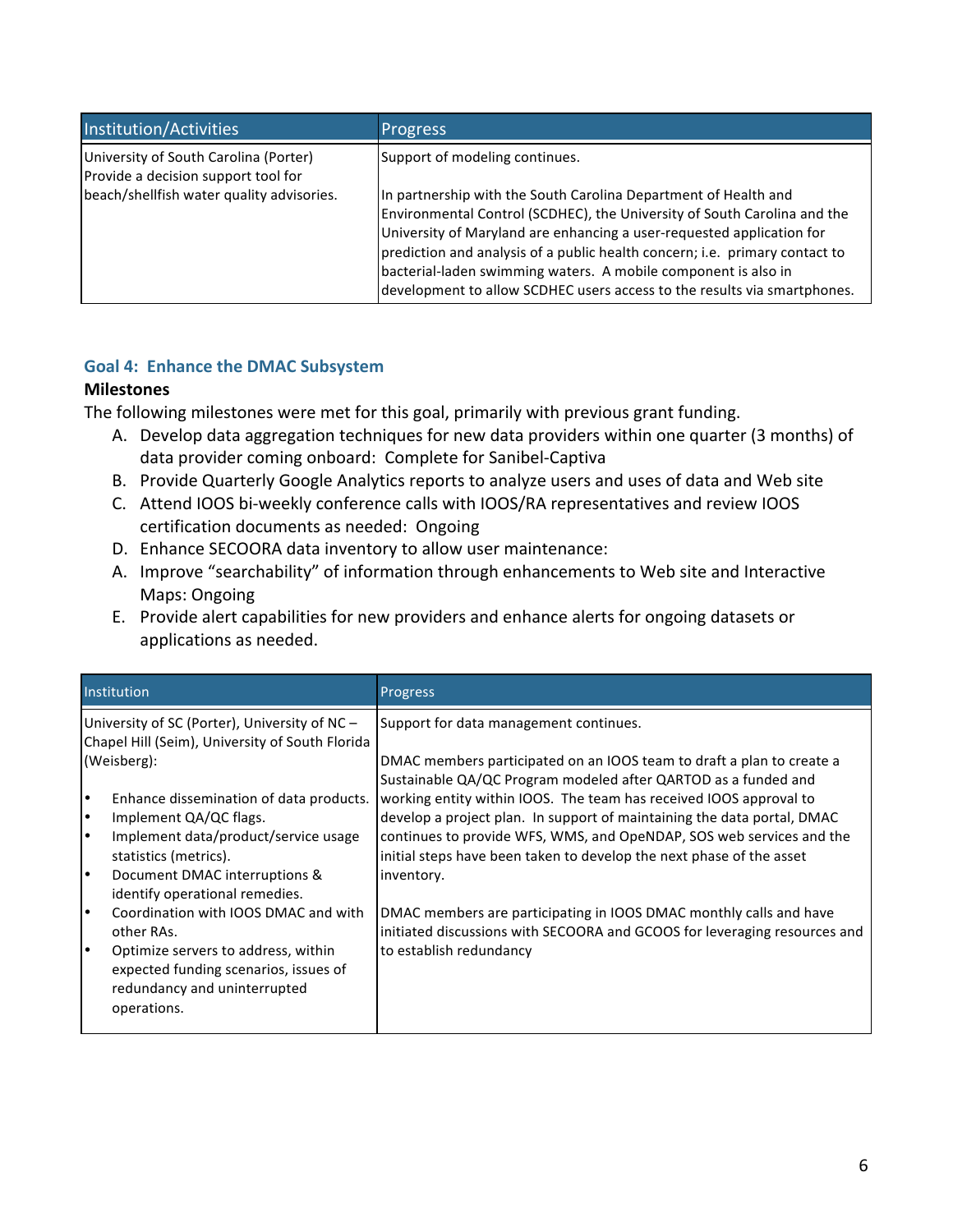## Goal 5: Support a Targeted and Leveraged Education and Outreach Subsystem

## **Milestones**

The following milestones were met for this goal. See details below under each individual PI for more information.

- A. Develop Aquatic Observatory Module for Master of Arts in Teaching pre-service teachers at KSU: In progress
- B. Supporting Basic Observation Buoy Efforts: Ongoing
- C. Develop prototype STEM educational products focusing on Observatory/Modeling applications: This has not begun due to delay in funding.
- D. Plan and develop EARTH 2012, SECOORA Observatories and RTD in K-16 Summer 2012: Progress is ongoing. The announcement is available here: http://secoora.org/node/343
- E. Conduct community outreach highlighting the importance of observatories and SECOORA's products. Specific focus will be on the engagement of water quality agencies and decision makers related to the water quality modeling efforts: SECOORA has hired a part time contractor to address stakeholder engagement.
- F. Develop success stories with PIs to highlight on Web site, newsletters, one-pagers, etc.: Ongoing

| Institution                                                                                                                                                                                                 | Progress                                                                                                                                                                                                                                                                                                                                                                                                                                                                                                                                                                                                                                                                                                                                                                                                            |
|-------------------------------------------------------------------------------------------------------------------------------------------------------------------------------------------------------------|---------------------------------------------------------------------------------------------------------------------------------------------------------------------------------------------------------------------------------------------------------------------------------------------------------------------------------------------------------------------------------------------------------------------------------------------------------------------------------------------------------------------------------------------------------------------------------------------------------------------------------------------------------------------------------------------------------------------------------------------------------------------------------------------------------------------|
| Kennesaw State University (Adams)<br>Conduct EARTH / SECOORA Workshop.<br>Develop aquatic observatory module for<br>Master of Arts in Teaching pre-service<br>teachers.<br>Support existing BOB activities. | KSU has used Year One funding to plan and develop the aquatic observatory<br>unit scheduled for the Spring 2012 Teaching Practicum Course for the MAT<br>students. A partnership with the Chattahoochee Nature Center (CNC) was<br>established. The CNC has agreed to host pre-service teachers on site to<br>deploy the BOB unit. The team was also successful in leveraging equipment<br>support for the MAT proposed observatory unit through the KSU MAT and<br>Biology Education acquisition of 6 Pasco data-loggers and water quality<br>sensor kits (approximate value of \$4,500) that will be used for the MAT<br>Observatory unit as well as KSU MAT and Biology Education Courses.<br>Work is in progress on 2012 Education and Research: Testing Hypotheses<br>(EARTH) workshop with MBARI and SECOORA. |
| University of North Florida (Welsh)<br>Support advanced BOB activities.                                                                                                                                     | UNF has used Year One funding to host the Fourth SECOORA BOB Workshop,<br>which was held at the University of North Florida Student Union on 16<br>September 2011. A preliminary draft of elementary lessons and<br>introduction to the BOB program as a vehicle for inquiry, STEM and<br>creativity have been outlined. A plan on how to introduce the BOB concepts<br>into elementary schools is underway. The draft has been given to<br>participating teachers in two Charleston County schools that are currently<br>involved with the COSEE SE's South Carolina Amazing Coast and review of<br>the document by teachers is in progress.                                                                                                                                                                       |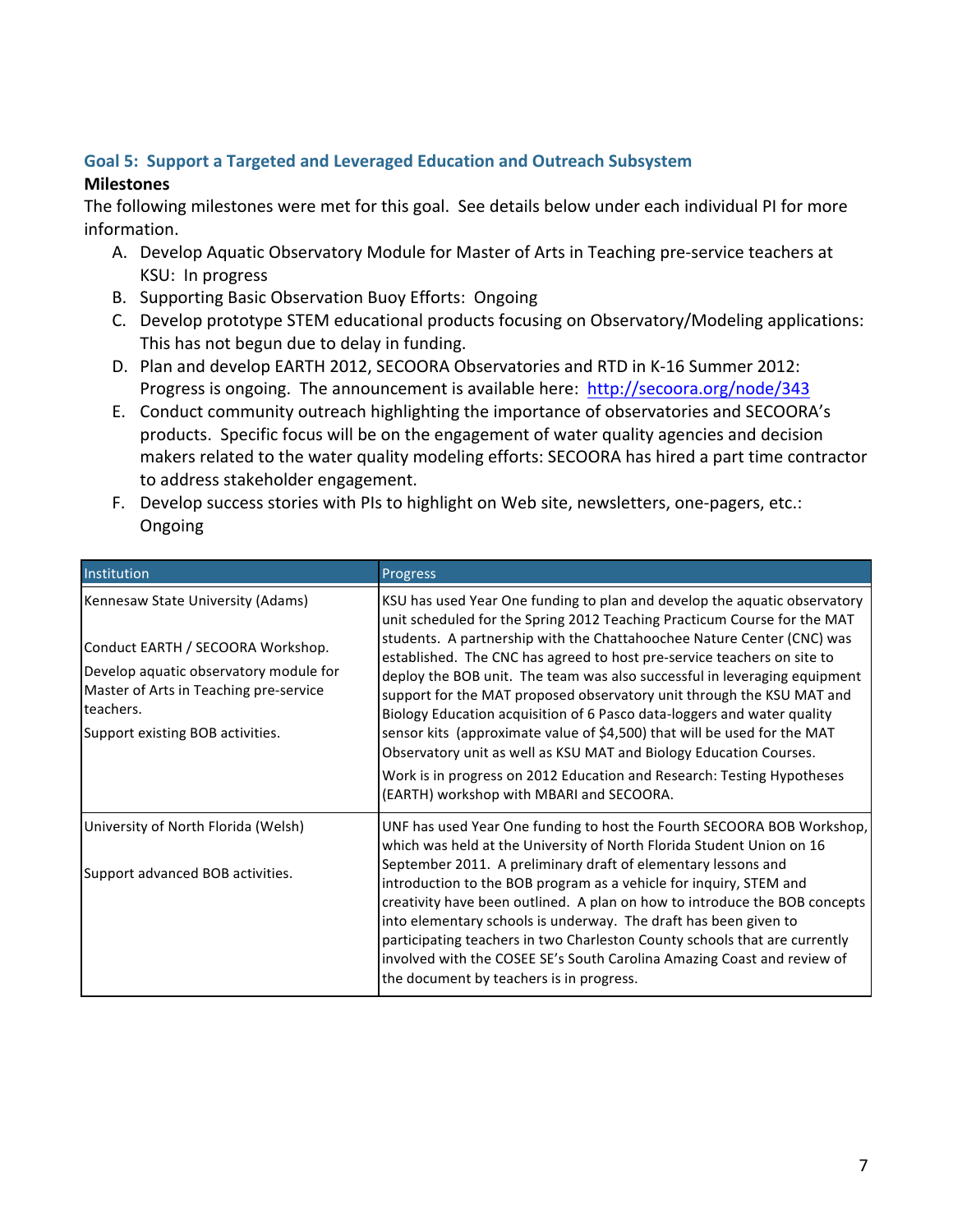| Institution                                                                                              | Progress                                                            |
|----------------------------------------------------------------------------------------------------------|---------------------------------------------------------------------|
| University of North Carolina - Wilmington<br>(Leonard)                                                   | Progress continues.                                                 |
| Conduct community outreach to formal and<br>informal education centers.                                  |                                                                     |
| Develop and maintain web portal for BOB and<br>other outreach activities.                                |                                                                     |
| Develop prototype STEM Education products.                                                               |                                                                     |
| COSSEE-SE (Spence)                                                                                       | Progress continues.                                                 |
| Develop BOB for elementary level students.<br>Support EARTH / SECOORA workshop.                          |                                                                     |
| SECOORA (Hernandez/Treml)                                                                                | No progress to date on the BOB Sustainability Fund for Year One.    |
| Manage regional BOB Sustainability Fund.<br>Develop success stories and related outreach<br>information. | SECOORA has developed a new success stories for the Carolina RCOOS. |

## **Scope of Work**

It is anticipated that work will begin to ramp up on many of these supported projects now that the institutions have the funding in place.

## **Personnel and Organizational Structure**

SECOORA is undergoing a staff transition. Susannah Sheldon, Program Manager, who handled much of the business side of the organization, has left SECOORA effective December 1, 2011. SECOORA is replacing Ms. Sheldon with a part-time bookkeeper, Chiaki Knight, to assist with financial management who will work 10 hours per week. We are also adding another full time person, Megan Lee, as of January 1, 2011 to assist with business development and grant management. It is anticipated this will be a very smooth transition as there has been overlap among the new staff and Ms. Sheldon. SECOORA will notify the IOOS office of new emails and phone numbers of the Megan Lee when she begins full time employment.

## **Budget Analysis**

As noted earlier in this report, the delayed arrival of funding has impacted the expenditure of funds by SECOORA and our subawardees. Limited expenditures have occurred for education and outreach activities by Kennesaw State University and the University of North Florida. Skidaway Institute of Oceanography has billed for HFR operations. SECOORA has also expended funds for personnel support. Total expenditures for this reporting period are \$26,249.69. We anticipate significant increases in spending during the next reporting period.